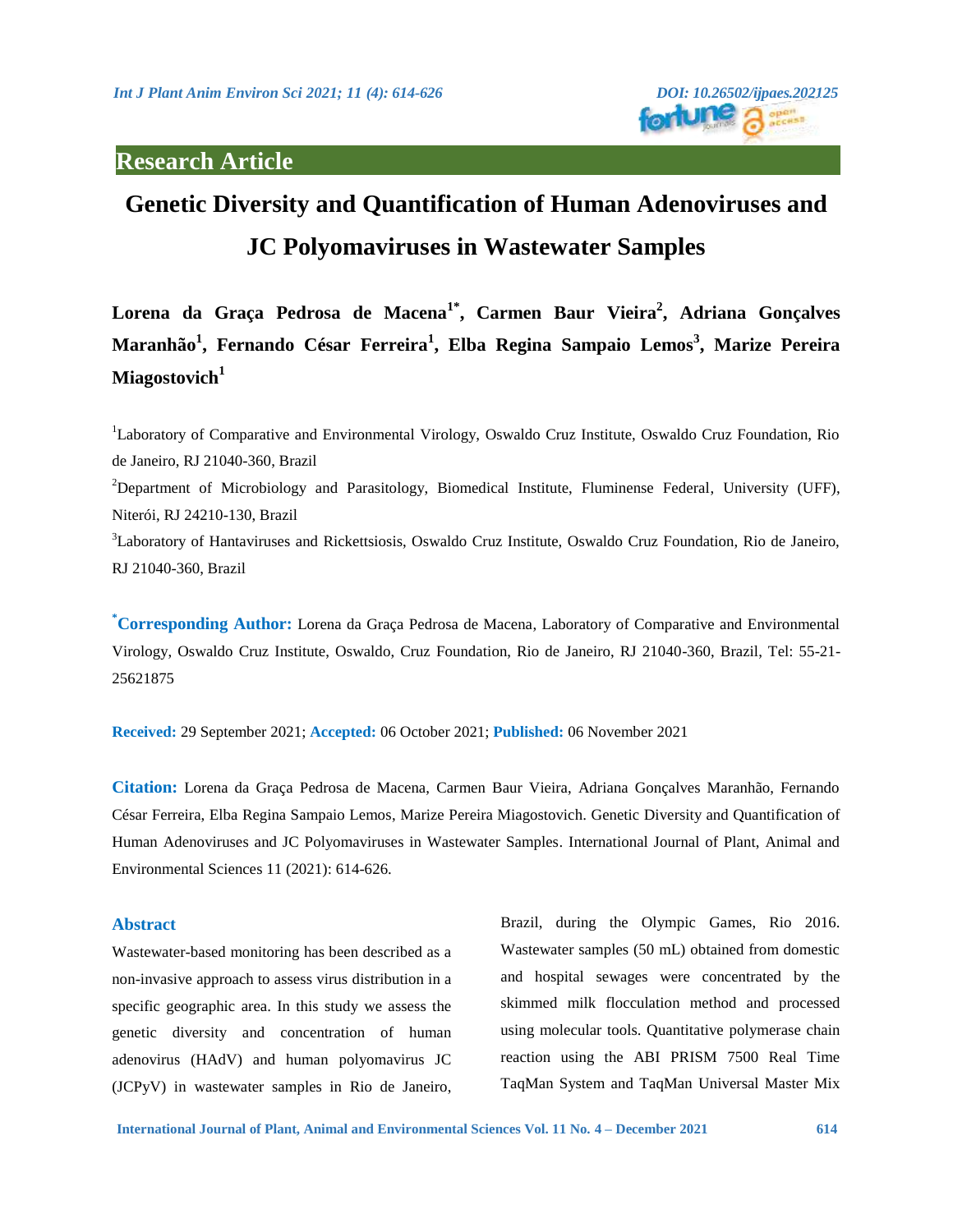II detected 18 HAdV and 17 JCPyV strains in 95% of those samples (18/19). A mean viral load of  $8.6x10<sup>5</sup>$ genomic copies  $(GC)/L$  and  $1.2x10<sup>7</sup>$  GC/L, was achieved for HAdV and JCPyV, respectively. Partial nucleotide sequencing using Sanger methodology revealed three HAdV species/ eight serotypes (HAdV B, D, D10, D17, D19, D22, F40 and F41) and seven genotypes/nine subtypes (JCPyV-1B, 2A, 3A, 3B, 4, 6, 7A, 8A and 8B). HAdV-D17 and -D22, as well as genotypes JCPyV-7 and -8, were detected for the first time in the country. The detection of previously undetected viruses in the region demonstrates the importance of our findings, adding data to the epidemiology of those viruses and corroborating the importance of environmental surveillance carried out from wastewater.

**Keywords:** Genetic diversity; HAdV; JCPyV; Wastewater-based monitoring

### **1. Introduction**

The investigation of pathogens in untreated sewage represents an advantageous tool to determine the epidemiology and prevalence of infectious agents at the population level in a specific geographic region [1]. This approach, allows the assessment of the circulation of endemic, emerging and re-emerging pathogens shedding by infected individuals [2]. In this context, the wastewater-based monitoring has been useful for research, prevention, treatment and control of known and even unknown infectious diseases, complementing epidemiological surveillance and guiding public health action [3]. Several studies have been used this approach to monitor virus assessing virus circulation including those excreted by

symptomatic and asymptomatic infected individuals [4-7]. Human adenoviruses (HAdV) and JC human polyomaviruses (JCPyV) commonly found in high concentrations of wastewater around the world [8], are both DNA viruses presenting specificity with the human host stability, persistence and wide distribution in different environmental matrices, being detected in sewage samples without seasonality [9, 10].

HAdV belong to the *Adenoviridae* family, genus *Mastadenovirus*. They are non- enveloped viruses, with a capsid of icosahedral symmetry, 90nm in diameter and double- stranded DNA of approximately 35 kb [11]. Currently, more than 49 HAdV serotypes, grouped into six species (A–F) are described based on neutralizing antibody assays and the ability to agglutinate red blood cells [12]. Adenoviruses A, F and G are related to gastrointestinal infections, B and C to respiratory infections and D to keratoconjunctivitis [13]. They can establish latent and persistent infections, with the virus being excreted for weeks after infection and regardless of the primary site of infection [14]. In addition, enteric (HAdV-F40 and 41) and non-enteric HAdV serotypes replicate in the intestine and are potentially capable of being transmitted by contaminated water [9].

JCPyV belong to the *Poliomavirida*e family, genus *Poliomavirus,* and together with the twelve virus (BKPyV, WUPyV, KIPyV, MCPyV, HPyV6, HPyV7, TSPyV, HPyV9, HPyV10, STLPyV, HPyV12 and HPyV13) constitute the polyomavirus that infects humans [15]. They are non-enveloped viruses, measuring about 40-45 nm in diameter, containing a genome composed of double-stranded circular DNA of approximately 5.1 kb [ 16]. Eight genotypes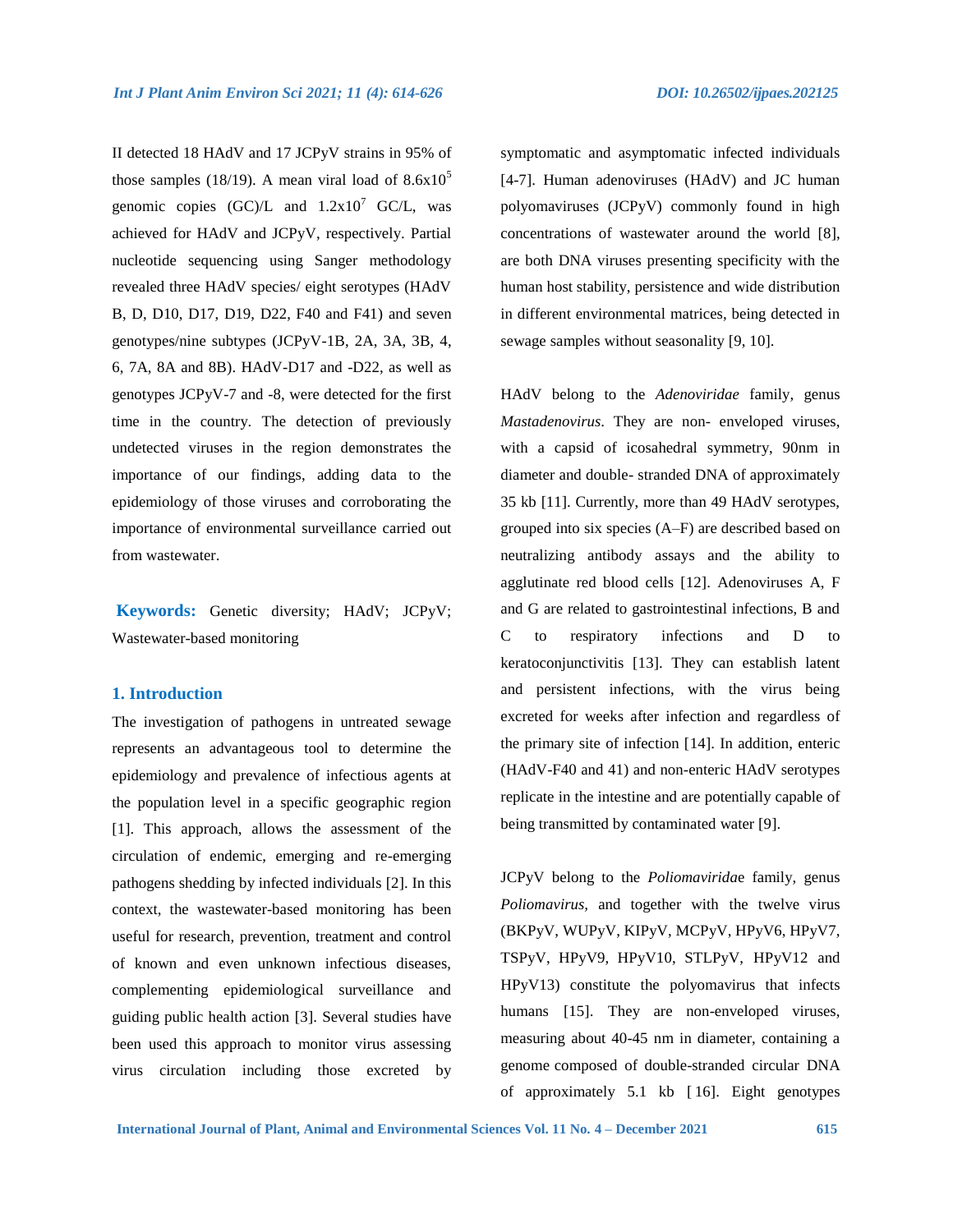(JCPyV 1 to 8) and several JCPyV subtypes are described until the present study [17]. These viruses are prevalent in more than 80% of the world population, detected in environmental samples and excreted in urine, indicating the possibility of transmission from person to person and / or urinefecal-oral in contact with contaminated surfaces, food and water [18]. Genotypic distribution seems to follow a defined pattern, determined by the excretion of a specific genotype according to the ethnic origin of each individual and not by the geographic region in which that individual is found [19, 20]. JCPyV commonly causes persistent

subclinical renal lesions, but can infect secondary sites such as bone marrow, lymphoid tissue, and brain and establish latent infection [21]. Viral reactivation can occur in cases of profound impairment of cellular immunity and progressive multifocal leukoencephalopathy (PML), a rare and fatal disease, manifests itself causing multiple foci of demyelination in the brain [18]. This study aimed to assess the genetic diversity and concentration of HAdV and JCPyV in raw samples from domestic and hospital sewage in the during the Olympic Games, due to the expected large influx of people during this mass gathering event.

#### **2. Materials and Methods**

#### **2.1 Study area and sampling site**

This study was carried out in Barra da Tijuca, located on the west coast of the city of Rio de Janeiro (Brazil), from August to December 2016. Wastewater samples were collected from domestic (Residential village) and hospital (Public Health Units) sewage pipes and stored at 4°C until further processing. Residential Village consists of seven condominiums, 31 buildings and 3,604 apartments [22, 23]. General and Maternity Hospital are important Regional Emergency Centers in the West Zone of Rio de Janeiro and offer free clinical, surgical, pediatrics and obstetric care to residents and tourists [24-26].

## **2.2 Concentration method and virus quantification, and nucleic acids extraction and qPCR for HAdV and JCPyV**

Sewage samples (42 mL) were concentrated using skim milk elution and flocculation method as previously described [27]. Briefly, before flocculation, sewage samples were previously treated with 0.25 N glycine buffer, pH 9.5 (1:2,  $v/v$ ), stirred for 30min on ice, centrifuged at 8000 ×g for 30min at  $4\textdegree$ C and added skimmed-milk solution (0.01%, w/v) to the supernatant adjusted to pH 3.5. The samples were flocculated with agitation for 8h at room temperature and the skimmed milk flakes were sedimented by centrifugation at  $8000 \times g$  for 30min at 4◦C. Finally, the pellet was resuspended with 1mL of phosphate buffer (pH 7.5).

Commercial QIAmp viral RNA Mini kit (Qiagen™, Valencia, USA) was used for nucleic acids extraction using Automatic QIAcube System according to the manufacturer's instructions. The negative control composed of DNase/RNase-free water and positive controls were also included in each assay. Quantitative polymerase chain reaction (qPCR) was performed for quantification of HAdV and JCPyV as previously described [28, 29], using the ABI PRISM 7500 *Real Time TaqMan System* and *TaqMan Universal Master Mix II* (Applied Biosystems™, Foster City, CA).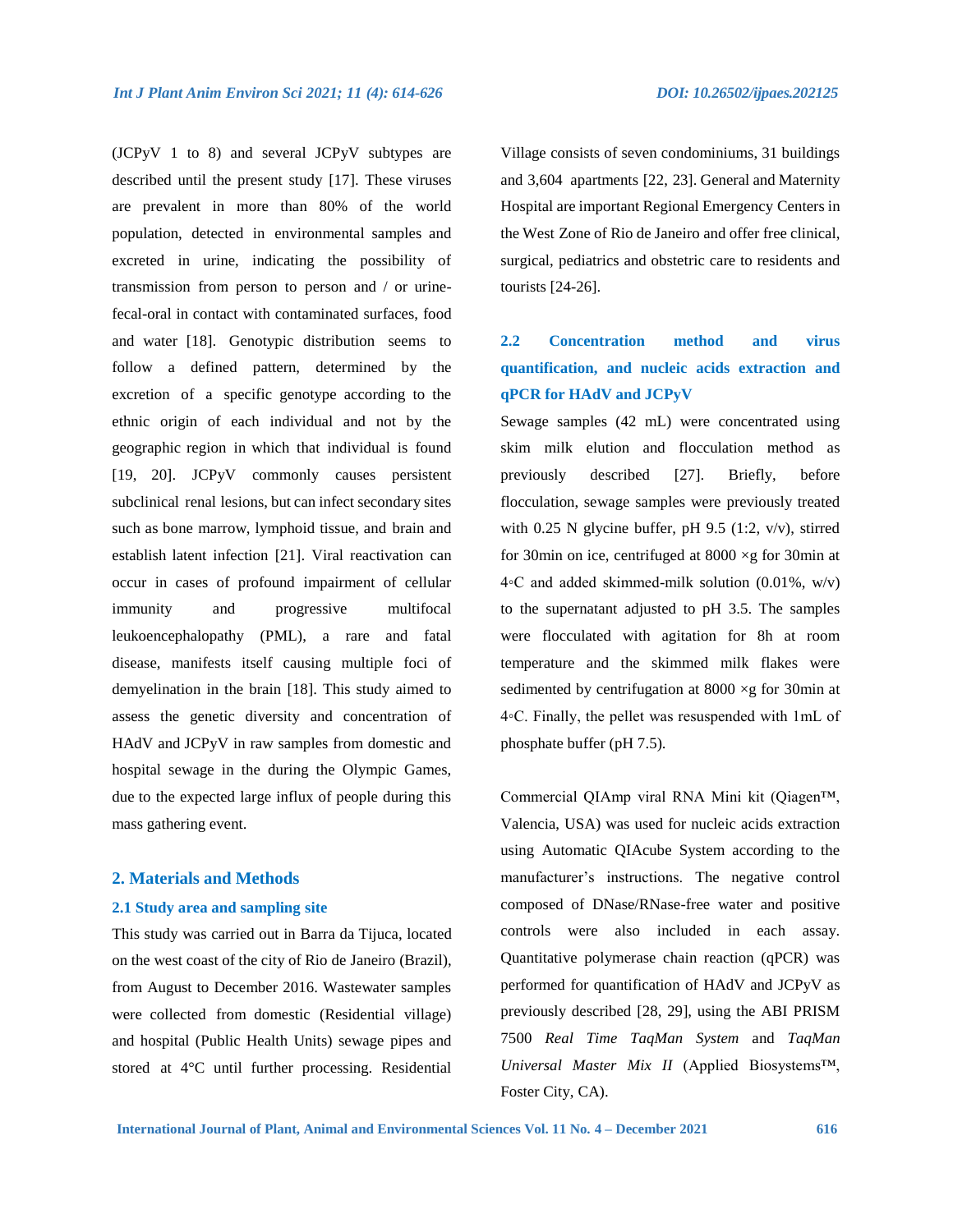Negative and positive (faecal suspension) controls, as well as NTC, were also included in all procedures. All samples were tested in duplicate using undiluted and 1:10 diluted nucleic acid to assess qPCR inhibitions. Samples that showed signs crossing the threshold line up to  $Ct \leq 38$  in both replicates and with a characteristic sigmoidal curve were considered positive. The gBlock Gene (Integrated DNA Technologies ™, Coralville, Iowa, USA) was used as standard curves for each virus analysed. Standard curves were serially diluted from 1x107 to 1x100 genomic copies per reaction and showed average values of -3.563 and -3.460 of slope, of 0.998 and 0.999 of square regression coefficient  $(r^2)$  and 91% and 95% of reaction efficiencies for HAdV and JCPyV qPCRs, respectively.

## **2.3 Molecular characterization of HAdV and JCPyV**

Conventional PCR assays were used for gene amplification of HAdV and JCPyV qPCR positive samples. HAdV positive samples were amplified in the coding region of the hexon geneusing the two oligonucleotide primer pairs hex1deg/hex2deg (301pb) and hex1deg/nehex4deg (245pb) adapted from [30]. The intergenic region (VP1 and large T) was amplified in JCPyV positive samples using two oligonucleotide primer pairs EP1A/EP1A (737bp) and P1A/P2A (668bp), according to Boffil-Mas and Girones [31].

Amplicons were visualized using gel electrophoresis on a 1.5% agarose gel (UltraPure™ Agarose, Life Technologies™, Carlsbad, CA, USA) with 10mg/mL of UltraPure™ Ethidium Bromide (Life Technologies™, Carlsbad, CA, USA). Amplified

DNA fragments were sequenced by the Sanger method using the ABI Prism Big Dye Terminator Cycle Sequencing Ready Reaction Kit 1 (version 3.1) and the ABI Prism 3730 Genetic Analyzer (Applied Biosystems ™, Foster City, CA, USA). Nucleotide sequences were edited and aligned using the Clustal W method in Bio Edit Software 7.2.6 [32]. Sequences of HAdV and JCPyV, with size of 224bp and 624bp respectively, were compared with those available in the National Centre for Biotechnology Information (GenBank, http://www.ncbi.nlm.nih.gov/) database using the BLAST (Basic Local Alignment Search Tool).

Using the MEGA  $X$  [33], the evolutionary history was inferred using the Maximum Likelihood method to analyse sequences of both viruses. Kimura 2 parameter [34] and Tamura 3-parameter [35] were the models used for the construction of the phylogenetic HAdV and JCPyV trees, respectively. Initial trees for the heuristic search were obtained by applying the Neighbour-Joining method to a matrix of pairwise distances estimated using the Maximum Composite Likelihood (MCL) approach. Confidence values of the internal nodes were calculated by performing bootstrap analyses with 2,000 replicates. The nucleotide sequence data reported in this study was submitted to the GenBank and received the accession numbers for HAdV (MT250569 - MT250586) and JCPyV (MT253712 - MT253728).

## **3. Results**

HAdV and JCPyV were detected in 95% (18/19) of the samples, with minimum and maximum concentrations of  $1.7x10^3$  to  $9.2x10^6$  copies of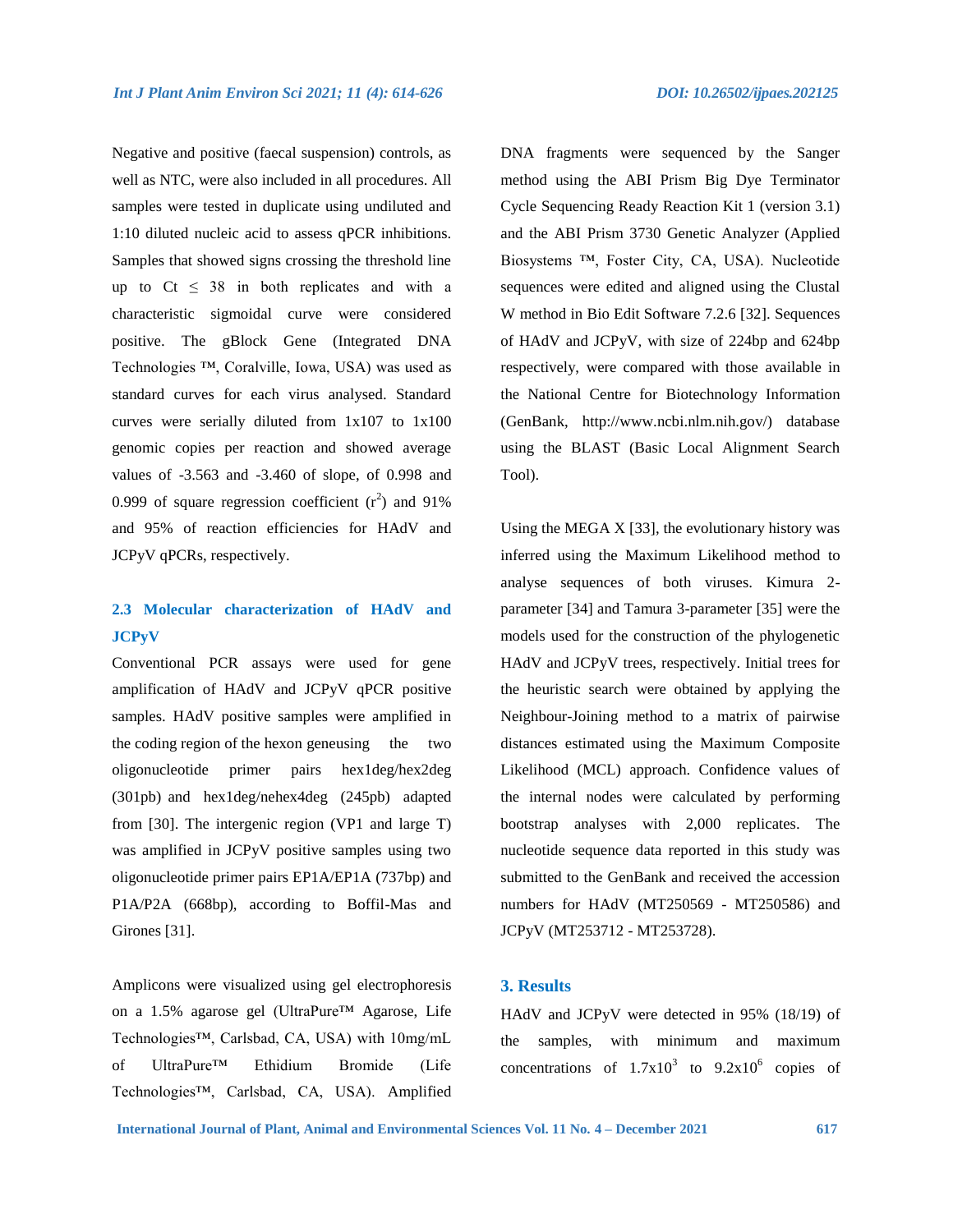genomics/litter (GC/L) and  $2.8x10^4$  to  $1.3x10^8$  GC/L, respectively. The results of the average concentration in all sewers showed an average load of JCPyV with 1 log more than HAdV. The logarithmic mean concentration remained stable when comparing the quantification of HAdV in domestic and hospital sewage.

In contrast, JCPyV presented  $10^7$  GC/L in hospital sewage and a concentration of approximately  $10^6$ GC/L in domestic sewage.

Nucleotide sequencing characterization detected three HAdV species (B, D and F), totalizing eight serotypes (HAdV B, D, D10, D17, D19, D22, F40 and F41). HAdV-F (44%) and HAdV-D (33%) were the species prevalent, being HAdV F species prevalent in hospital sewage samples while the HAdV B and D species were prevalent in domestic sewage. Regarding to JCPyV nucleotide analysis, were characterized seven genotypes and nine subtypes (JCPyV-1B, 2A, 3A, 3B, 4, 6, 7A, 8A and 8B) in 18 JCPyV positive raw sewage samples (Table 1, Figure 1 and 2).

|                          |                                       | Wastewater origin (Number of samples tested) |                                     |                                                      |                                                         |
|--------------------------|---------------------------------------|----------------------------------------------|-------------------------------------|------------------------------------------------------|---------------------------------------------------------|
| Virus quantification and |                                       | Domestic                                     | General                             | Maternity                                            | All                                                     |
| characterization         |                                       | $(n=5)$                                      | $(n=7)$                             | $(n=7)$                                              | $(n=19)$                                                |
|                          | $No$ of positive<br>$(Mean^* \pm SD)$ | $3.6x10^{5}$ $6.0x10^{5}$                    | 5 $(5.1x10^5 \pm 7)$ $(4.8x10^5)$   | $\pm$ 6 $(1.6x10^6$<br>$3.7x10^{6}$                  | $\pm$ 18 $(8.6x10^5$<br>$\pm$<br>$2.1x10^{6}$           |
| <b>HADV</b>              | Serotypes                             | B, D10, D22,<br>F41                          | B, D, D17, F41                      | F41                                                  | B, D10, D19, F40, B, D, D10, D17,<br>D19, D22, F40, F41 |
| <b>JCPY</b>              | $No$ of positive<br>$(Mean^* \pm SD)$ | $1.7x10^{6}$ $4.8x10^{7}$                    | 5 $(1.2x10^6 \pm 7 \quad (2.5x10^7$ | $\pm$ 5 $(5.6x10^6 \pm 17 \ (1.2x10^7$<br>$4.0x10^6$ | $\pm$<br>$3.1x10^{7}$                                   |
|                          | Genotypes                             | 2A, 3A, 6                                    | 1B, 7A, 8A, 8B                      | 2A, 3A, 3B, 4, 6                                     | 1B, 2A, 3A, 3B, 4,<br>6, 7A, 8A, 8B                     |

\*GC/L= genome copies/Litre; SD=standard deviation

**Table 1:** Detection, quantification, and serotypes/genotypes of human adenovirus (HAdV) and JC polyomavirus (JCPyV) according to collection sampling sites.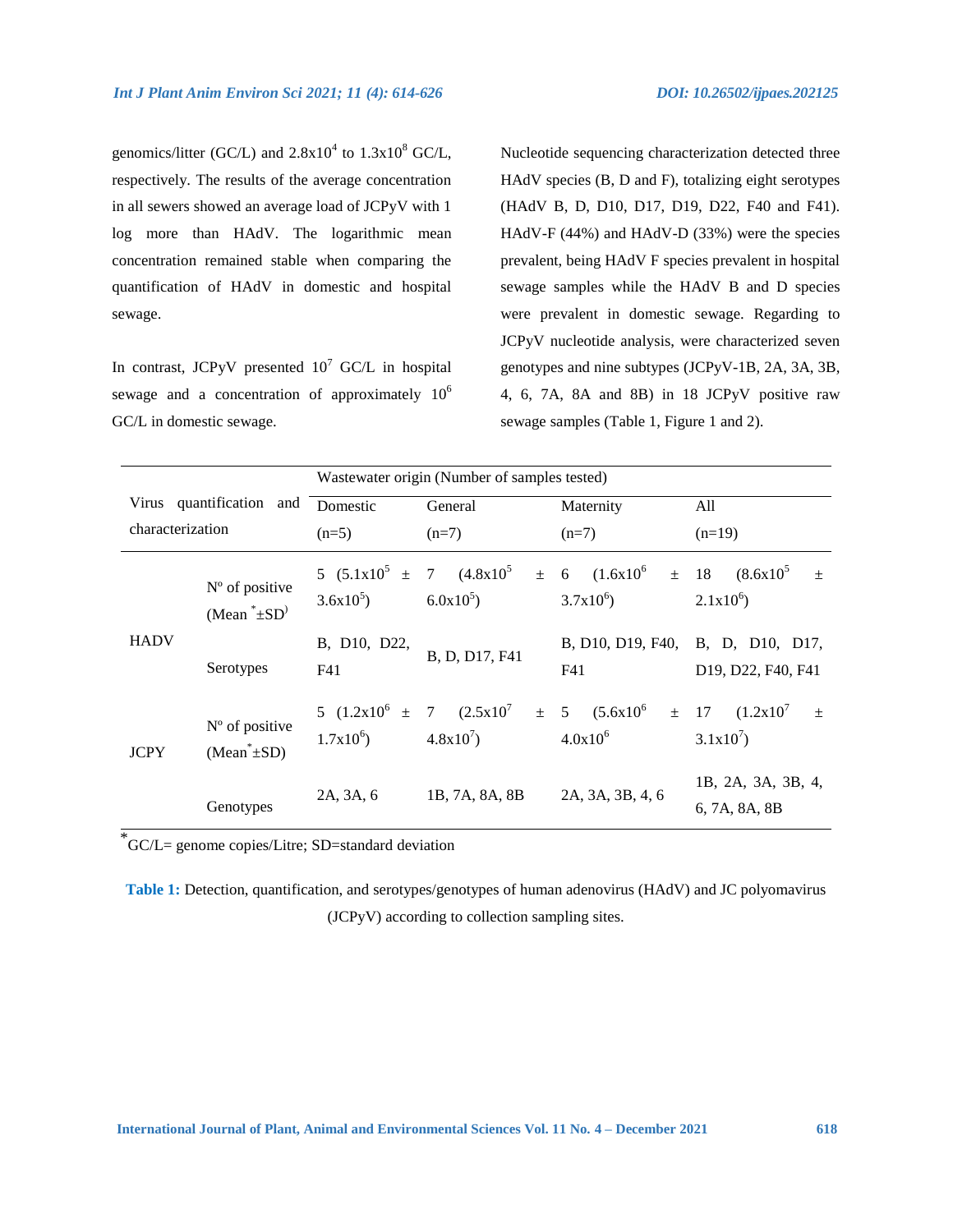

**Figure 1:** Human adenovirus phylogenetic tree based on hexon region gene (224 base pair) showing eighteen strains found in raw sewage from Residential Village (triangle), General Hospital (circle) and Maternity Hospital (square). Maximum Likelihood method and Kimura 2-parameter model was used with 2,000 bootstrap replicates.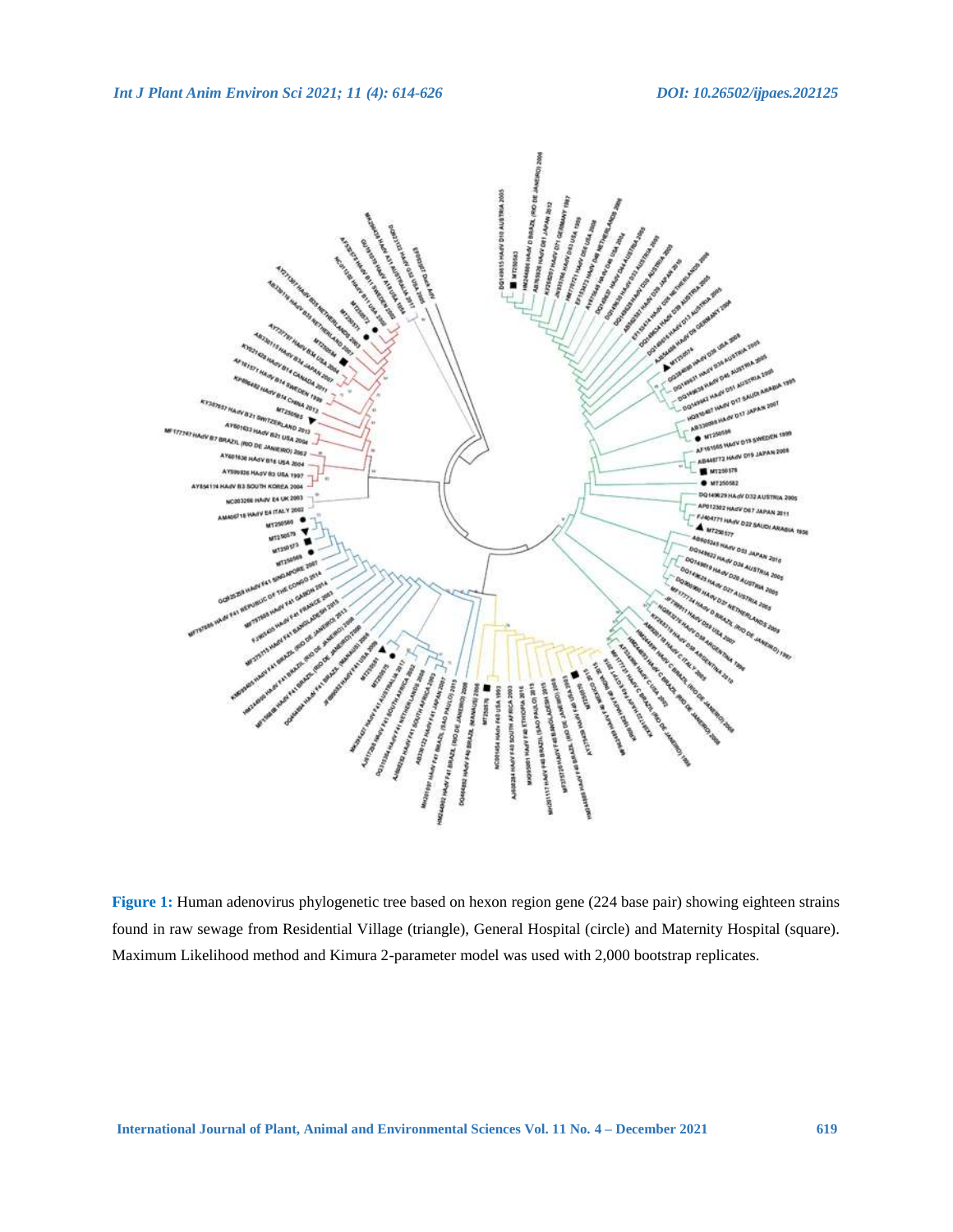

**Figure 2:** JC human polyomavirus phylogenetic tree based on intergenic region gene (624 base pair) showing seventeen strains in raw sewage found in raw sewage from Residential Village (triangle), General Hospital (circle) and Maternity Hospital (square). Maximum Likelihood method and Tamura 3-parameter model was used with 2,000 bootstrap replicates.

#### **4. Discussion**

Wastewater-based monitoring approach, even in a short period as conducted in this study, was successful for describing the occurrence of HAdV-22 and 17 and, JCPyV-7 and -8 genotypes for the first time in the country. The prevalence and quantification of both HAdV and JCPyV observed are in agreement with the

findings obtained in samples of domestic and hospital sewage throughout the world [36-39]. The viral load of JCPyV, about one log higher than HAdV, was higher than that observed in previous studies carried out by our group in raw sewage (average concentration of  $2.55x10^4$  GC/L) from an urban wastewater treatment plant (WTTP) in Rio de Janeiro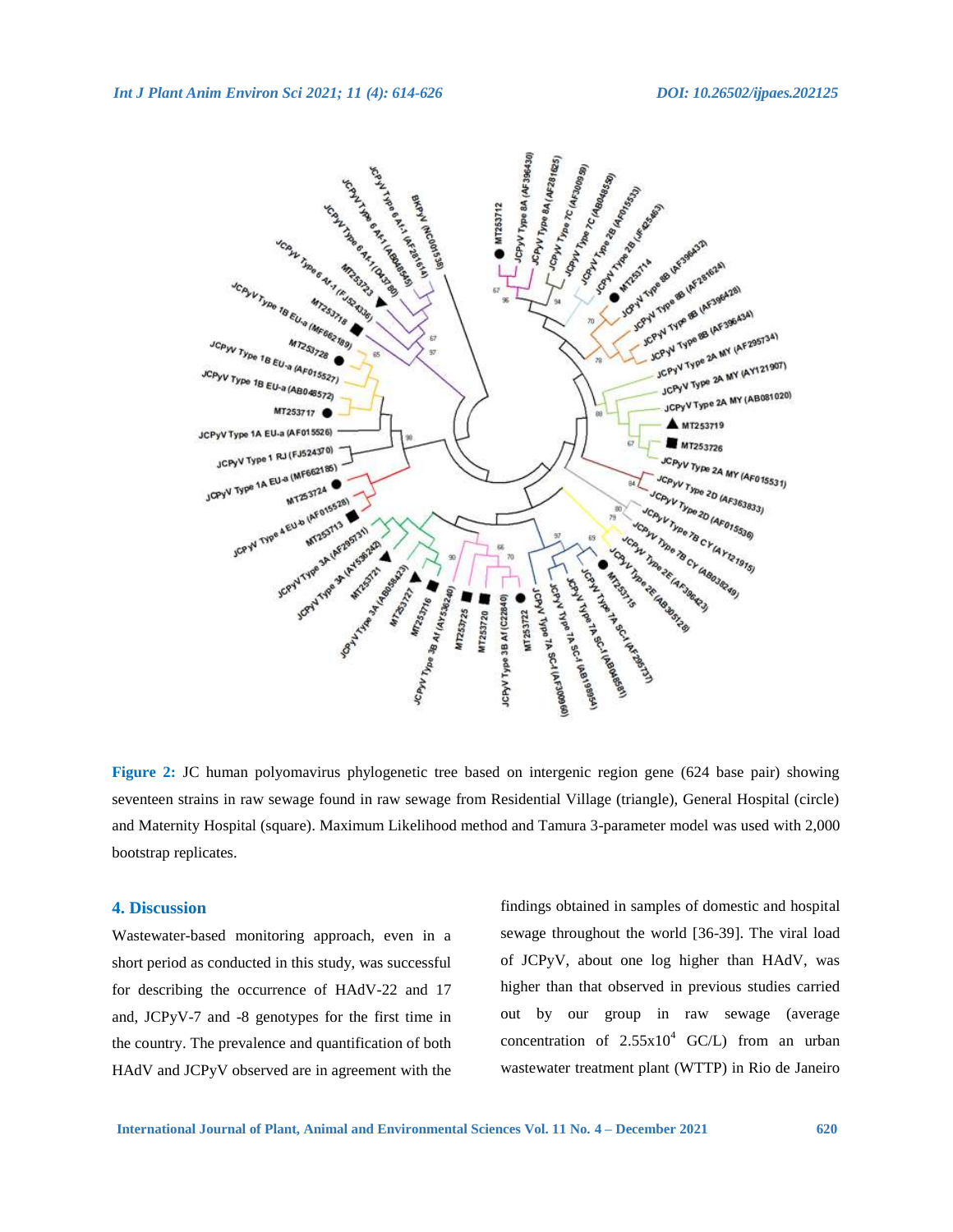between 2009 and 2010 [40]. The small number of samples collected is a limiting factor in this study, not allowing a comparative assessment between sewage from different sources. According Arkhipova et al. (2018) the fact that the samples were collected during a mass event, where a large influx of individuals is expected could explain not only the possibility of an eventual introduction of a new virus in the region as well as a greater contribution of population density and transmission of infectious diseases, especially of waterborne etiological agents [41]. In this context, it is possible that the increase in the mean concentration of observed viruses, the profile of viral diversity and the pathogen-host dynamics circulating in sewage may have been influenced by the mass event [41]. Once the study area evaluated, the Barra da Tijuca neighborhood on the west coast of the city of Rio de Janeiro, housed the athletes in the Olympic Village and received 300,000 people at the Olympic Park, in addition to receiving up to 292,000 visitors at the sites of Live streaming of the Games [42].

Look upon molecular viral characterization, it was observed a similar diversity of HAdV species and serotypes between samples previously collected in the region as raw hospital sewage samples [38] and brackish from a Lagoon System samples [43] collected in 2008 and 2016, respectively. Except by HAdV-D17 and HAVdV-22, first described in the country in this study. HAdV-17 was described in sewage and mussel samples in South Africa [44], while HAdV-D22 detected in WWTP samples in Canada [45]. Both serotypes of the HAdV-D species are reported to cause outbreaks of epidemic keratoconjunctivitis (EKC) in humans on the Asian continent [46, 47].

The intraspecies co-circulation capacity of HAdV in the population and its spread in the environment was previously demonstrated [48]. Thus, depending on the number of viral infections and the immunity of the population, it is possible that one species is more detectable than another [49]. Recently, sequencing of the hypervariable regions (HVR) of the hexon gene and the long fibre gene of HAdV demonstrated the occurrence of variations in F-species circulating in India [50]. Unfortunately, the hexon region sequenced in this study did not allow us to assess the occurrence of these variants of circulating F strains. Regarding JCPyV diversity, it is remarkable the first detection of JCPyV-7 and -8 genotypes during the Olympic Games, specifically because JCPyV is used as an anthropological biomarker [51]. The detection of JCPyV-7 and -8 genotypes evidenced the presence of Asian, African, Melanesian and Polynesian ethnic and geographic ancestry foreigners. JCPyV-7A (SC strain) in Brazil was notable as it is generally identified in ethnic ancestors in East and Southeast Asia and West Africa, while JCPyV-8 (subtypes 8A and 8B) come from ancestral peoples of Melanesia (Papua New Guinea) and Polynesia [17].

Among the other genotypes detected and representatives of the Old World [52], the European (JCPyV-1 and -4), the African (JCPyV-3 and -6) and the Asian (JCPyV-2A) were characterized in the domestic and hospital sewage from different sources evaluated. These genotypes have been reported in the North, Northeast, Southeast and South of Brazil since 2000, in cerebrospinal fluid, urine from healthy kidney transplant patients and from patients with PML, as well as in wastewater from the WWTP [40, 51, 53-56]. Overall, of the eight JCPyV genotypes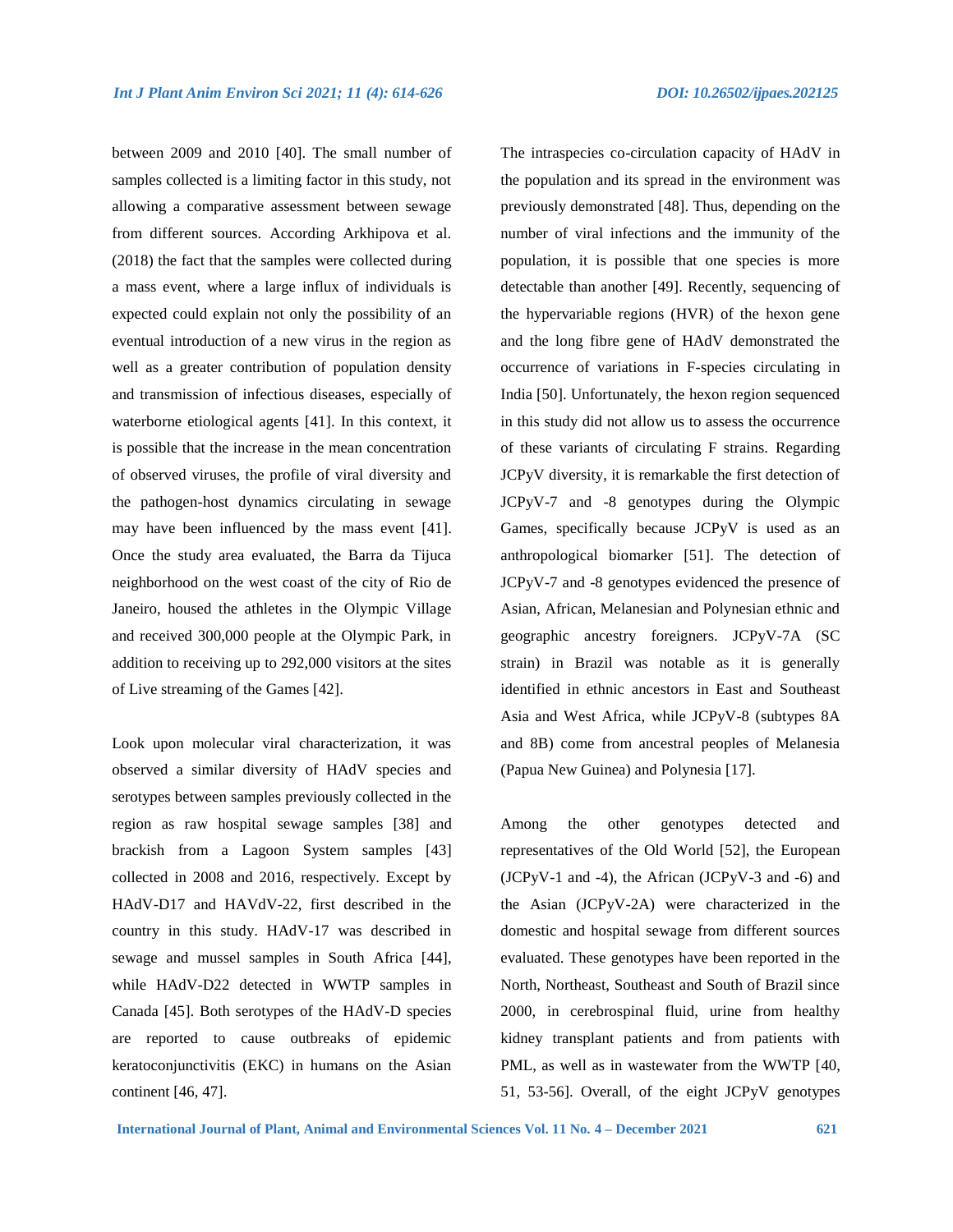already described in the literature, only JCPyV-5 was not found in all the evaluated sewage samples [17]. Previously, Fumian et al (2010) demonstrated greater circulation of JCPyV-3 (Af2) genotypes, of African and Asian origin, in Rio de Janeiro [57].

#### **5. Conclusion**

The success in demonstrating populational-level infection change by detecting a new etiological agent in a given geographic region demonstrates the importance of environmental surveillance as a noninvasive, complementary approach that can support epidemiological studies.

#### **Acknowledgements**

The authors thank technical and field staff Márcia Maria Araújo Pimenta, Sérgio de Silva e Mouta Júnior (Oswaldo Cruz Foundation, RJ, Brazil), Fábio Valadão Araújo and Arnaldo Levy Lassance Cunha (Rio de Janeiro City Hall employees) for assisting in field collection and samples processing. PDTIS DNA Sequence Platform staff at FIOCRUZ for technical support in sequencing reactions.

#### **Funding**

This work was funded by Instituto Oswaldo Cruz (PAEF), Fundação de Amparo à Pesquisa do Rio de Janeiro (Faperj-E-26/202.821/2018), Conselho de Desenvolvimento Científico e Tecnológico (CNPq-Universal-406414/2016-5), Coordenação de Aperfeiçoamento de Pessoal de Nível Superior - Brasil (CAPES) - Finance Code 001.

This research study is under the scope of the activities of the Oswaldo Cruz Foundation (FIOCRUZ) as a Collaborating Centre of PAHO/WHO of Public and Environmental Health.

## **Conflict of Interest**

The authors declare that they have no conflict of interest.

#### **Authors' Contributions**

All authors critically reviewed the article for important intellectual content and approved all components of the final version. Pedrosa de Macena, L.G. contributed to the execution of the development and design of the methodology, data visualization and writing of the original sketch. Vieira, C.B. conceptualized and designed the methodology. Maranhão, A.G. and Ferreira, F.C. contributed to the realization and investigation of molecular analyses and field collection. Lemos, E.R.S. contributed resources, supervision and funding acquisition. Miagostovich, M.P. contributed to writing - review and editing, visualization, supervision, project administration and funding acquisition.

#### **References**

- 1. Carducci A, Verani M, Battistini R, et al. Epidemiological surveillance of human enteric viruses by monitoring of different environmental matrices. Water Science and Technology 54 (2006): 239-244.
- 2. Mao K, Zhang K, Du W, et al. The potential of wastewater-based epidemiology as surveillance and early warning of infectious disease outbreaks. Current Opinion in Environmental Science and Health 17 (2020): 1-7.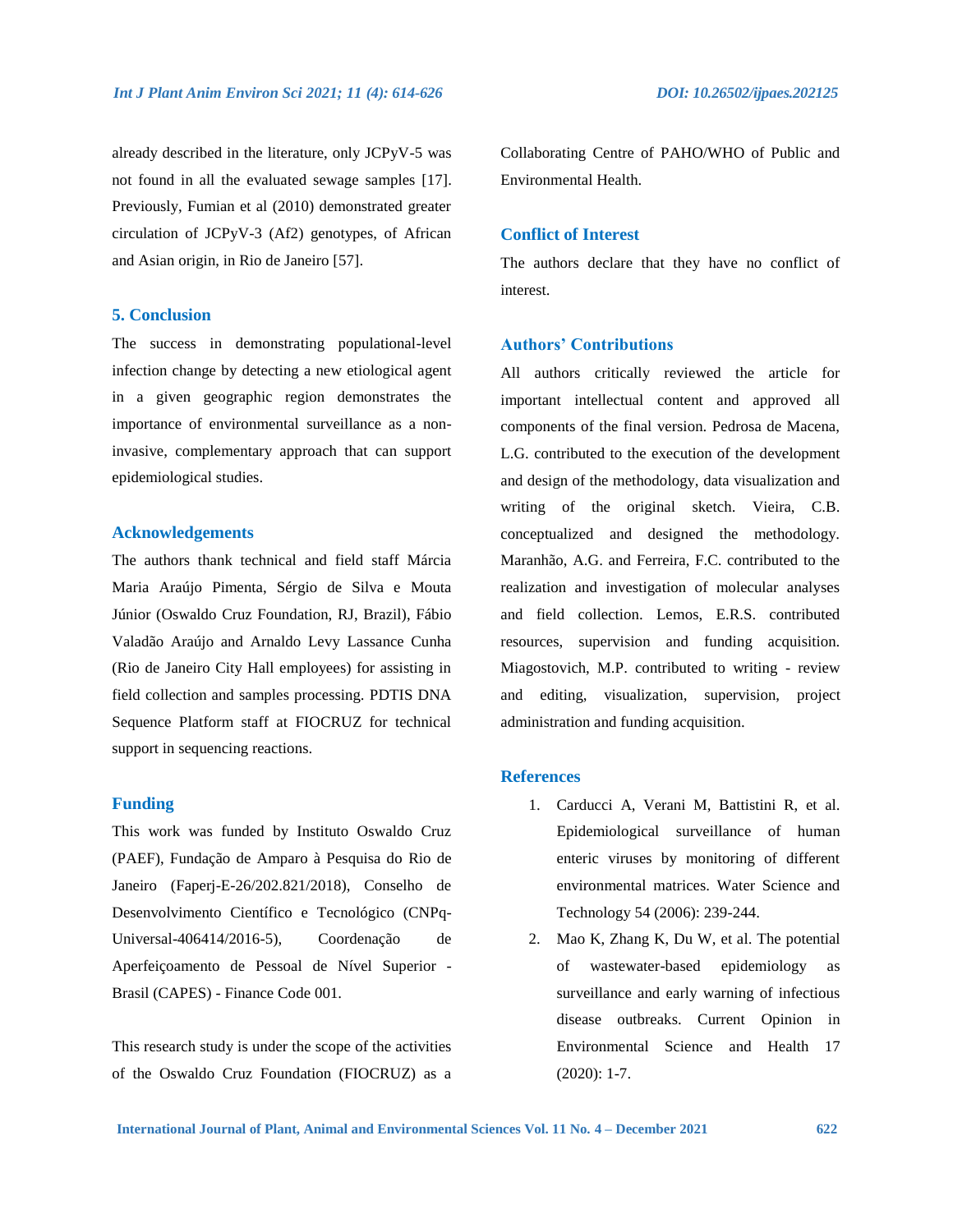- 3. Magana-Arachchi DN, Wanigatunge RP. Ubiquitous waterborne pathogens in Waterborne Pathogens (Elsevier) 15-42.
- 4. Rahman A, Kang S, Wang W, et al. Nanobiotechnology enabled approaches for wastewater based epidemiology. TrAC Trends in Analytical Chemistry 143 (2021): 116400.
- 5. Miura F, Kitajima M, Omori R. Duration of SARS-CoV-2 viral shedding in faeces as a parameter for wastewater-based epidemiology: Re-analysis of patient data using a shedding dynamics model. Science of the Total Environment 769 (2021): 144549.
- 6. Chacón L, Morales E, Valiente C, et al. Wastewater-Based Epidemiology of Enteric Viruses and Surveillance of Acute Gastrointestinal Illness Outbreaks in a Resource-Limited Region. The American Journal of Tropical Medicine and Hygiene (2021).
- 7. Nieuwenhuijse DF, Oude Munnink BB, Phan MVT. The Global Sewage Surveillance project consortium, Hendriksen RS, Bego A, Rees C, et al. Setting a baseline for global urban virome surveillance in sewage. Sci Rep 10 (2020): 13748.
- 8. Rusiñol M, Girones R. Summary of Excreted and Waterborne Viruses in Water and Sanitation for the 21st Century: Health and Microbiological Aspects of Excreta and Wastewater Management (Global Water Pathogen Project), eds.Michigan State University, J. B. Rose, B. Jiménez Cisneros, UNESCO - International Hydrological Programme (Michigan State University).
- 9. Allard A, Vantarakis A. Adenoviruses in

Water and Sanitation for the 21st Century: Health and Microbiological Aspects of Excreta and Wastewater Management (Global Water Pathogen Project), eds.Michigan State University, J. B. Rose, B. Jiménez Cisneros, UNESCO - International Hydrological Programme (Michigan State University).

- 10. Bofill-Mas S. Polyomavirus in Water and Sanitation for the 21st Century: Health and Microbiological Aspects of Excreta and Wastewater Management (Global Water Pathogen Project), eds.Michigan State University, J. B. Rose, B. Jiménez Cisneros, UNESCO - International Hydrological Programme (Michigan State University).
- 11. ICTV IC on T of V. Adenoviridae. ICTV 9th Report (2011) (2021).
- 12. Usman N, Suarez M. Adenoviruses in Stat Pearls (Treasure Island (FL): Stat Pearls Publishing).
- 13. Heim A. Adenovirusinfektionen: Buntes Bild von Krankheiten durch eine Vielzahl von Virustypen. Monatsschr Kinderheilkd 168 (2020): 514-523.
- 14. Desheva Y. Introductory Chapter: Human Adenoviruses in Adenoviruses, ed. Y. Desheva (IntechOpen).
- 15. Viscidi RP, Tan CS. Polyomaviruses in Infectious Diseases (Elsevier) 1445-1448.e1.
- 16. Moens U, Calvignac-Spencer S, Lauber C, et al. ICTV Report Consortium. ICTV Virus Taxonomy Profile: Polyomaviridae. Journal of General Virology 98 (2017): 1159-1160.
- 17. Torres C. Evolution and molecular epidemiology of polyomaviruses. Infection,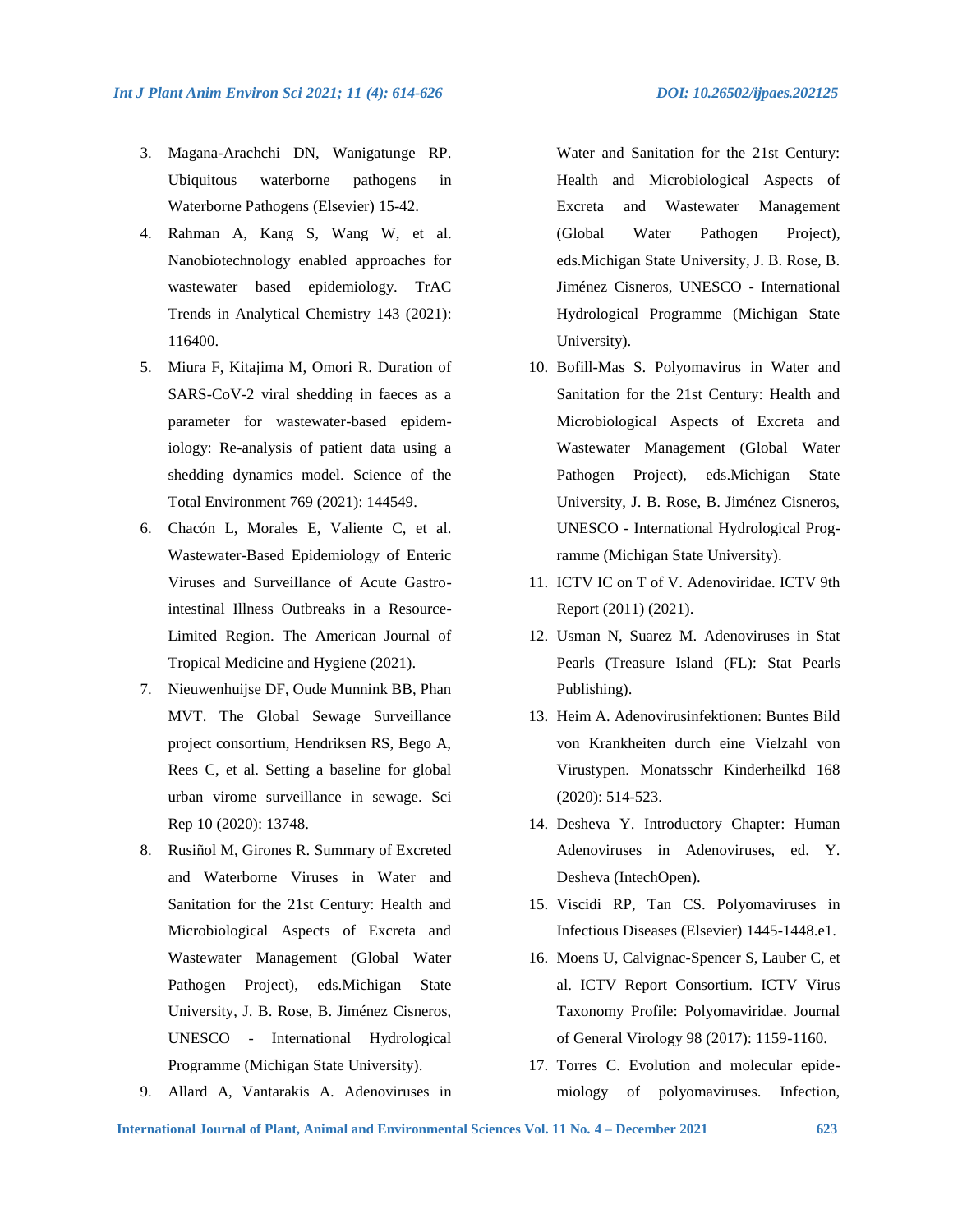Genetics and Evolution 79 (2020): 104150.

- 18. Cortese I, Reich DS, Nath A. Progressive multifocal leukoencephalopathy and the spectrum of JC virus-related disease. Nat Rev Neurol 17 (2021): 37-51.
- 19. Levican J, Levican A, Ampuero M, et al. JC polyomavirus circulation in one-year surveillance in wastewater in Santiago, Chile. Infection, Genetics and Evolution 71 (2019): 151-158.
- 20. Stoner GL, Jobes DV, Fernandez Cobo M, et al. JC virus as a marker of human migrationto the Americas. Microbes and Infection 2 (2000): 1905-1911.
- 21. Burrell CJ, Howard CR, Murphy FA. Polyomaviruses in Fenner and White's Medical Virology (Elsevier) 283-288.
- 22. Bartelt DD. The Other Side of the Medal Major sporting events in Brazil in the web of urban planning, speculation and the right to the city. Heinrich Böll Foundation (2015).
- 23. Teixeira AL. Case study of Vila dos Atletas of the Rio 2016 Olympics: use of intangible assets to create value in megaprojects (2017).
- 24. Couto RS. Municipal Hospital Lourenço Jorge: a study on the contribution of architecture to the therapeutic process. Public Domain Portal, Digital library developed in free software (2009).
- 25. Lima Junior MC da G. Relatório de Gestão 2009 a 2016. Subsecretaria de Atenção Hospitalar, Urgência e Emergência. Revista Saúde em Foco (Rio de Janeiro) 1 (2016): 37.
- 26. Prefeitura do Rio de Janeiro. BI em

Internações SUS-2018-CNES 2270609. Ocupação de Leitos CNES em internações SUS (2018).

- 27. Calgua B, Rodriguez-Manzano J, Hundesa A, et al. New methods for the concentration of viruses from urban sewage using quantitative PCR. Journal of Virological Methods 187 (2013): 215-221.
- 28. Hernroth BE, Conden-Hansson A-C, Rehnstam-Holm A-S, et al. Environmental Factors Influencing Human Viral Pathogens and Their Potential Indicator Organisms in the Blue Mussel, Mytilus edulis: the First Scandinavian Report. Applied and Environmental Microbiology 68 (2002): 4523-4533.
- 29. Pal A, Sirota L, Maudru T, et al. Real-time, quantitative PCR assays for the detection of virus-specific DNA in samples with mixed populations of polyomaviruses. Journal of Virological Methods 135 (2006): 32-42.
- 30. Allard A, Albinsson B, Wadell G. Rapid Typing of Human Adenoviruses by a General PCR Combined with Restriction Endonuclease Analysis. Journal of Clinical Microbiology 39 (2001): 498-505.
- 31. Bofill-Mas S, Girones R. Documenting the Epidemiologic Patterns of Polyomaviruses in Human Populations by Studying Their Presence in Urban Sewage. Applied and Environmental Microbiology 66 (2000): 238- 245.
- 32. Hall T. BioEdit: an important software for molecular biology. GERF Bull Biosci 2 (2011): 60-61.
- 33. Kumar S, Stecher G, Li M, et al. MEGA X: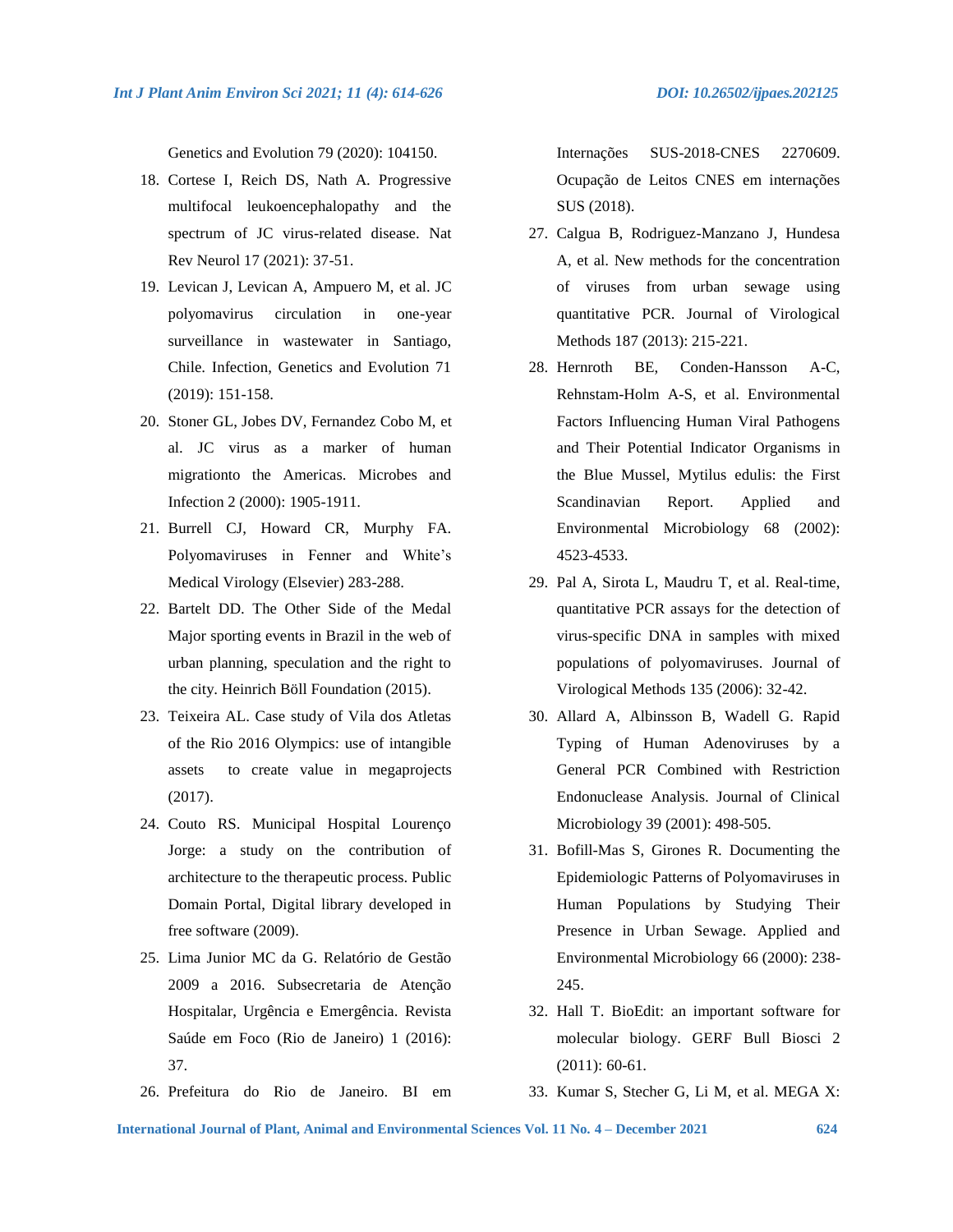Molecular Evolutionary Genetics Analysis across Computing Platforms. Molecular Biology and Evolution 35 (2018): 1547- 1549.

- 34. Kimura M. A simple method for estimating evolutionary rates of base substitutions through comparative studies of nucleotide sequences. J Mol Evol 16 (1980): 111-120.
- 35. Tamura K. Estimation of the number of nucleotide substitutions when there are strong transition-transversion and G+Ccontent biases. Molecular Biology and Evolution 9 (1992): 678-687.
- 36. Bofill-Mas S, Albinana-Gimenez N, Clemente-Casares P, et al. Quantification and Stability of Human Adenoviruses and Polyomavirus JCPyV in Wastewater Matrices. Applied and Environmental Microbiology 72 (2006): 7894-7896.
- 37. Kaas L, Ogorzaly L, Lecellier G, et al. Detection of Human Enteric Viruses in French Polynesian Wastewaters, Environmental Waters and Giant Clams. Food Environ Virol 11 (2019): 52-64.
- 38. Prado T. Occurrence of rotavirus, adenovirus, norovirus and hepatitis A virus in sewage treatment plants in Rio de Janeiro and evaluation of viral recovery methodologies in sewage sludge (2011).
- 39. Prado T, de Castro Bruni A, Barbosa MRF, et al. Performance of wastewater reclamation systems in enteric virus removal. Science of the Total Environment 678 (2019): 33-42.
- 40. Fumian TM, Vieira CB, Leite JPG, et al. Assessment of burden of virus agents in an urban sewage treatment plant in Rio de

Janeiro, Brazil. Journal of Water and Health 11 (2013): 110-119.

- 41. Arkhipova K, Skvortsov T, Quinn JP, et al. Temporal dynamics of uncultured viruses: a new dimension in viral diversity. ISME J 12 (2018): 199-211.
- 42. International Olympic Committee I. Marketing and Broadcasting Rio 2016. International Olympic Committee (2017).
- 43. Pedrosa de Macena L da G, Castiglia Feitosa R, Vieira CB, et al. Microbiological assessment of an urban lagoon system in the coastal zone of Rio de Janeiro, Brazil. Environ Sci Pollut Res (2020).
- 44. Vos HJ, Knox CM. The recovery and molecular identification of HAdV-D17 in raw sewage and mussel samples collected in the Eastern Cape province of South Africa. Southern African Journal of Infectious Diseases 33 (2018): 4-7.
- 45. Vidovic S, Aly M, Flemming C, et al. First Evidence of Genotypes Ad3a16 and Ad3a18 in North America, Obtained by Genetic Analysis of Infectious Human Adenovirus from Wastewaters of Two Urban Communities in Canada. Appl Environ Microbiol 77 (2011): 4256-4259.
- 46. Aoki K, Ishiko H, Konno T, et al. Epidemic Keratoconjunctivitis Due to the Novel Hexon-Chimeric-Intermediate 22,37/H8 Human Adenovirus. J Clin Microbiol 46 (2008): 3259-3269.
- 47. Feng M, Smith TR, Chang RS-M, et al. Adenoviruses Isolated from Saudi Arabia: II. Pathogenicity of Certain Strains for Man. The American Journal of Tropical Medicine